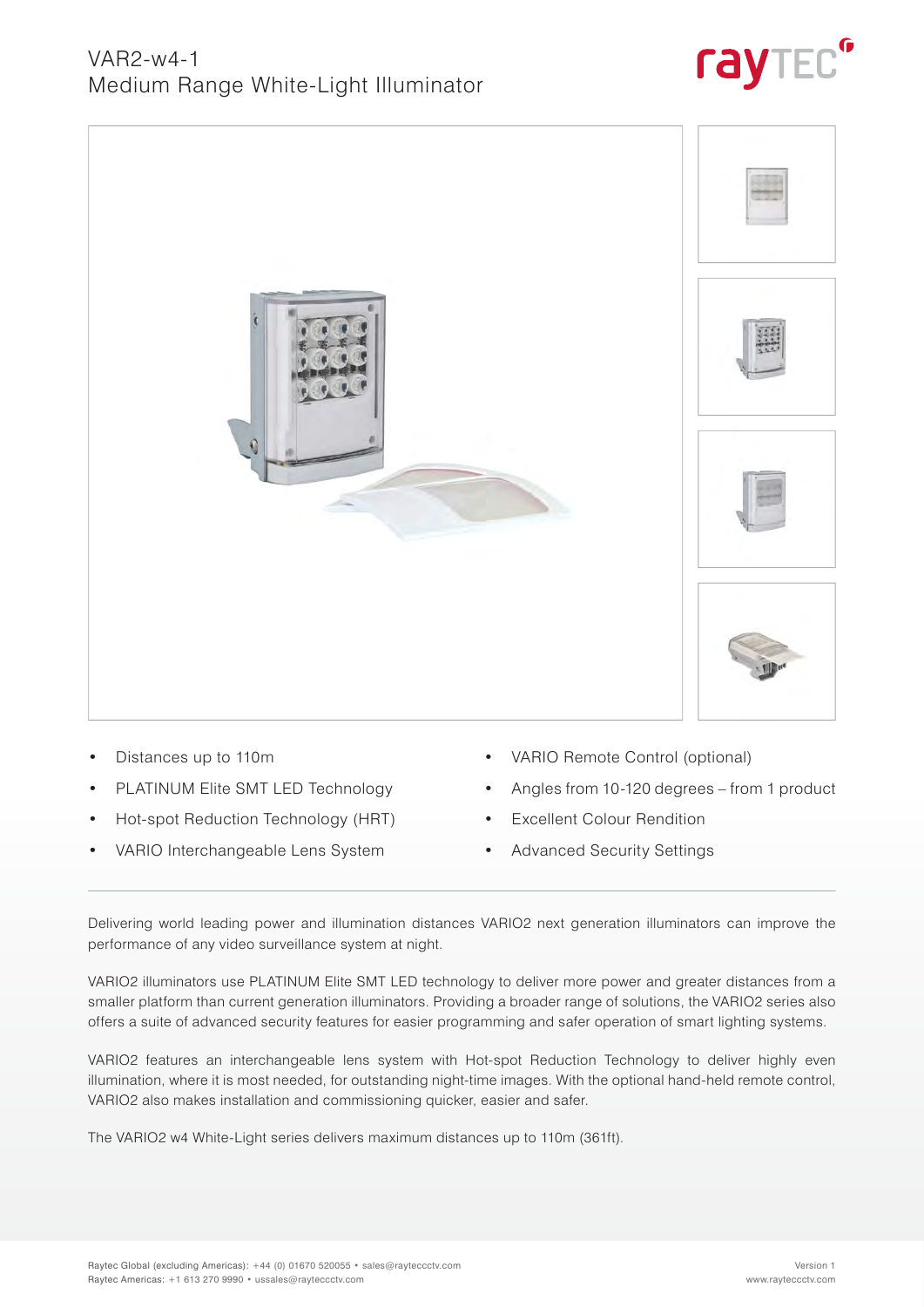### Product Dimensions







| Features                               | <b>Benefits</b>                                                                                                                                                                                                                                                          |  |
|----------------------------------------|--------------------------------------------------------------------------------------------------------------------------------------------------------------------------------------------------------------------------------------------------------------------------|--|
| VARIO Interchangeable lens system      | Angle of illumination can be easily, quickly and precisely adjusted by<br>changing the VARIO holographic lens insert, to match the specific<br>camera field of view.                                                                                                     |  |
| Hot-spot Reduction Technology (HRT)    | HRT - Hot-Spot Reduction Technology delivers a highly diffused,<br>elliptical beam shape to deliver more light where it is needed,<br>generating both longer distances and minimizing light wastage.<br>The HRT system also prevents overexposure of foreground objects. |  |
| <b>VARIO Remote Control (optional)</b> | Allows set up quickly and safely from ground level and provides access<br>to advanced set up features. Reduces both cost and time of installation<br>and commissioning.                                                                                                  |  |
| <b>LED Status Indicator</b>            | Quick operational feedback on status and performance of the<br>illuminator. Allows simple and quick commissioning of the installation<br>and easy maintenance reviews                                                                                                    |  |
| Platinum Elite SMT LED Technology      | VARIO2 illuminators use cutting edge PLATINUM Elite SMT LED<br>technology together with an enhanced Cool Running™ thermal<br>management system to deliver World leading power, reliability and<br>flexibility.                                                           |  |
| <b>Advanced Security Settings</b>      | Programming inputs on both the VARIO remote control and on the<br>VARIO2 illuminator can be disabled if required. Additionally, the VARIO<br>remote control can be given a PIN code to lock in settings and limit<br>access.                                             |  |
| Green Technology                       | In-built green features such as power adjust, telemetry control and<br>timer function enhance the potential for energy savings.                                                                                                                                          |  |

### 5 YEAR WARRANTY

All Raytec luminaires are provided with an industry leading 5 year warranty and have an expected useful life in excess of 10 years